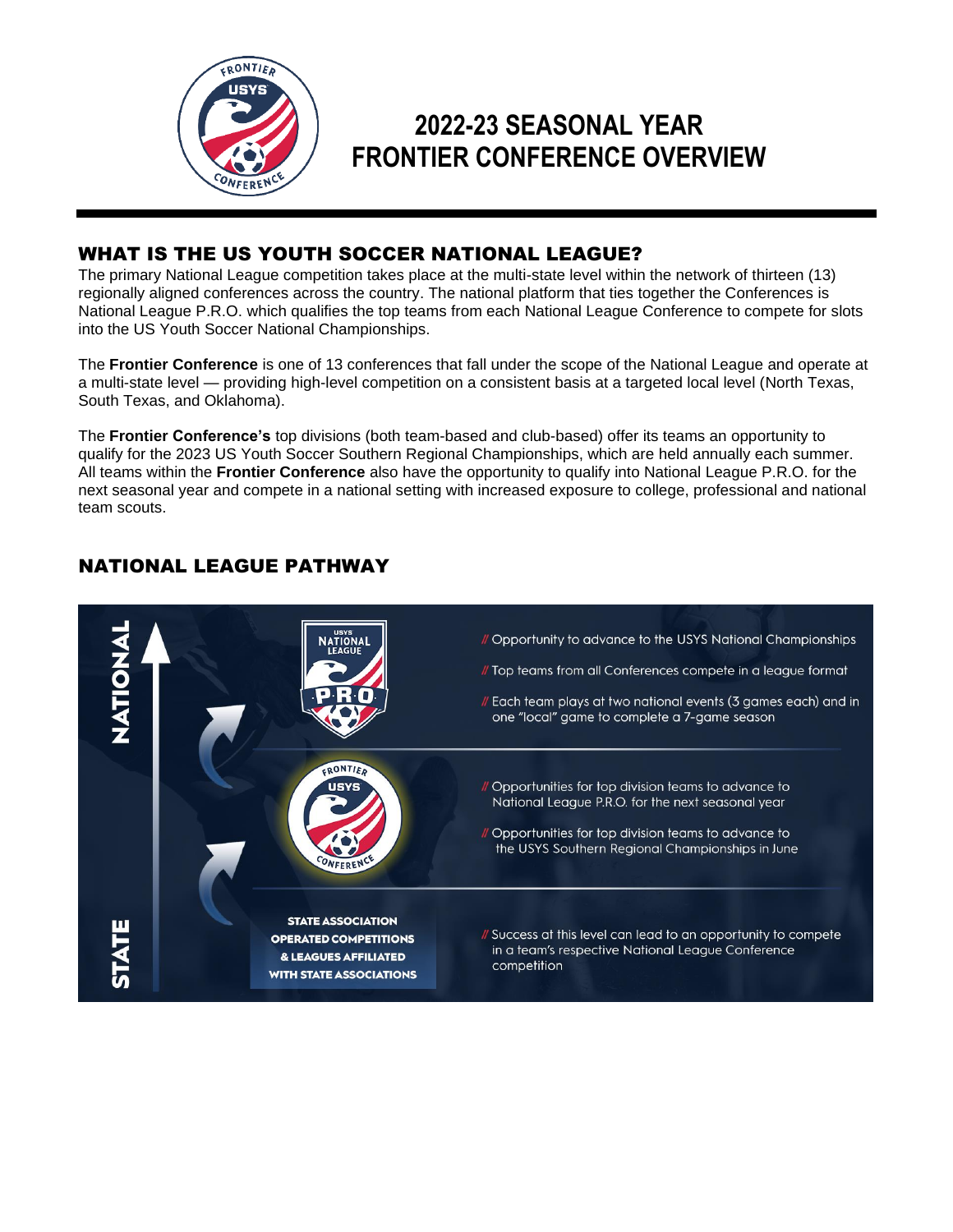### COMMITMENT

Any team looking to participate in the Frontier Conference must understand the level of commitment it takes to participate in a League that stretches across three (3) different state associations. All teams understand that this is a multi-state league and that teams may travel hundreds of miles to participate in conference games. Teams understand that they may not play any true "home" games. A limited number of teams are accepted into the Frontier Conference, so it is important that each team makes the commitment to travel BEFORE applying to the conference.

### BOYS and GIRLS AGE GROUPS OF COMPETITION

The 2022-23 Frontier Conference will include the following Boys and Girls age groups:

- 13 and Under (13U) for players born on January 1, 2010 or later
- 14 and Under (14U) for players born on January 1, 2009 or later
- 15 and Under (15U) for players born on January 1, 2008 or later
- 16 and Under (16U) for players born on January 1, 2007 or later
- 17 and Under (17U) for players born on January 1, 2006 or later
- 18 and Under (18U) for players born on January 1, 2005 or later
- 19 and Under (19U) for players born on January 1, 2004 or later

### ENTRY FEE

The Team Entry Fee to participate in the Frontier Conference is tiered based on the number of teams in each gender/age group and is non-refundable if a team is accepted into the Conference and later drops out. See the chart below for the fee structure. The Team Entry Fee is payable to your State Association does not include Referee Fees, which will be paid in accordance with the Conference Operating Procedures.

| <b>Division Size</b> | <b>Team Entry Fee</b> |  |
|----------------------|-----------------------|--|
| 9-12 Teams           | \$950                 |  |
| 7-8 Teams            | \$775                 |  |
| 6 or fewer Teams     | \$575                 |  |

State Associations may charge an additional fee and/or bond to cover additional expenses associated with the Conference but specific to their State Association. These additional fees and/or bonds will be handled by a team's respective State Association and the method/form of collection will be determined by each State Association.

# REGISTRATION PROCEDURES

In completing any registration into the Frontier Conference teams are required to submit accurate information to the questions provided. Misrepresentation may result in the team being disqualified from conference participation. All registrations for the Frontier Conference must be submitted through GotSport.

Registration Deadline for 14U-19U teams: Wednesday, June 22, 2022 Registration Deadline for 13U teams: Wednesday, December 7, 2022

Registration Link: [https://system.gotsport.com/event\\_regs/544bc994e0](https://system.gotsport.com/event_regs/544bc994e0)

# GOTSPORT

The conference uses the GotSport platform to manage the league. All teams will be required to list a contact from their club (in most cases this will be the club administrator) when they register for the conference. That contact will be the point person that the teams within the club will go to first if there are any issues or questions about the GotSport platform. It is important to check with your club before listing the contact on the registration form to be sure the same contact will be listed by every team within your club that is competing in the conference. Team Registration and Roster Building Walkthroughs will be available on the conference webpage and they will be updated throughout the season should any changes happen with those processes. Teams are encouraged to frequently check the team information tab on the conference webpage to see if any updates have been made to these documents.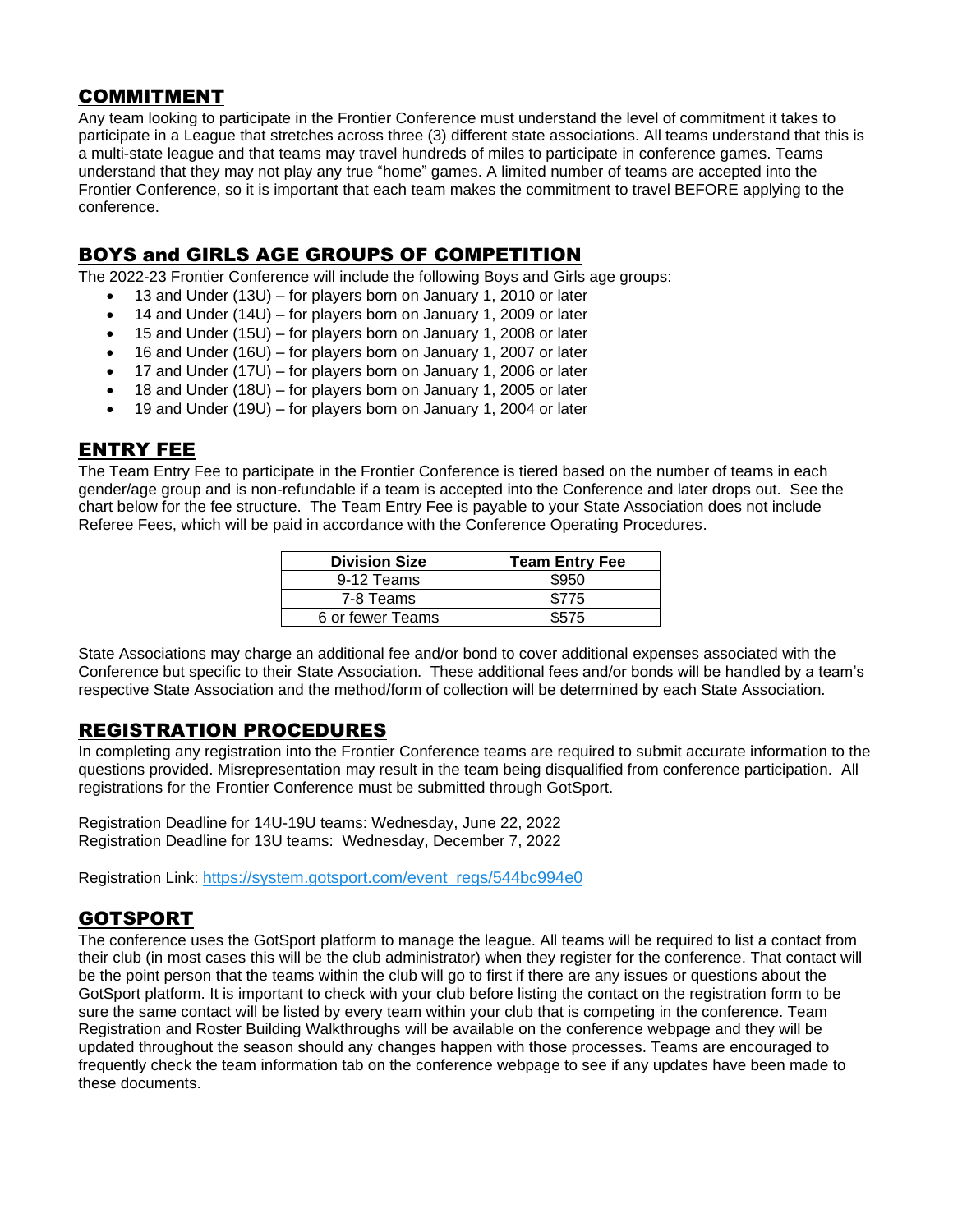# SELECTION AND PLACEMENT

There is a two-step approval process for accepting teams into the Frontier Conference. First, each team must be confirmed by its respective State Association as properly registered. Second, the Frontier Conference shall review and determine the final selection of all teams. Accepted teams shall be notified via a website posting or an e-mail regarding their acceptance and placement into the Frontier Conference.

Teams in the Boys Premier I and Girls Premier I tier will be accepted based on their qualification from the previous seasonal year. Each State Association may have different qualifying criteria by which teams within their State are identified for participation in the Frontier Conference. Any TBA "open" slots in Boys Premier I or Girls Premier I will be filled by the Conference. The final selection of 14U-19U teams should be completed by late June.

# THE 2022-23 SEASON

The first event date of the 2022-2023 season for the Frontier Conference will be August 27/28, 2022. All games for the Frontier Conference must be completed by June 1, 2023.

# COMPETITION FORMAT

The Frontier Conference follows a round robin competition format. The anticipated division size, match count, and season of play for each gender age group is summarized below.

| Gender      | Age        | Season           | <b>Division Size</b> | <b>Game Count</b> |
|-------------|------------|------------------|----------------------|-------------------|
| <b>Boys</b> | <b>13U</b> | Spring 2023      | 12                   | 11                |
| <b>Boys</b> | 14U        | <b>Fall 2022</b> | 12                   | 11                |
| <b>Boys</b> | 15U        | <b>Fall 2022</b> | 12                   | 11                |
| <b>Boys</b> | 16U        | <b>Fall 2022</b> | 12                   | 11                |
| <b>Boys</b> | 17U        | <b>Fall 2022</b> | 12                   | 11                |
| Boys        | 18U        | <b>Fall 2022</b> | 12                   | 11                |
| <b>Boys</b> | 19U        | <b>Fall 2022</b> | 12                   | 11                |
| Girls       | 13U        | Spring 2023      | $12 \overline{ }$    | 11                |
| Girls       | 14U        | <b>Fall 2022</b> | 12                   | 11                |
| Girls       | 15U        | <b>Fall 2022</b> | 12                   | 11                |
| Girls       | 16U        | <b>Fall 2022</b> | 12                   | 11                |
| Girls       | 17U        | <b>Fall 2022</b> | 12                   | 11                |
| Girls       | 18U        | <b>Fall 2022</b> | 12                   | 11                |
| Girls       | 19U        | <b>Fall 2022</b> | 12                   | 11                |

# CONFERENCE EVENT DATES

The anticipated event dates of play for the 2022-23 season are posted below. Teams must be prepared to compete in each event, however, based on the final slate of teams, attending all events may not be necessary.

#### **14U-19U Boys/Girls Premier I Hosting Dates (Fall 2022)**

August 27 – August 28: Dallas, TX (MoneyGram Soccer Park) – North Texas vs Oklahoma

September 10 – 11: Tulsa, OK (Mohawk Soccer Complex) – Oklahoma vs North Texas

September 24 – 25: Round Rock, TX (Round Rock Multipurpose Complex) – South Texas vs Oklahoma October 1 – 2: RAIN DATE

October 8 – 9: Oklahoma City area (Complex TBA) – Oklahoma vs South Texas

October 15 – 16: Round Rock, TX (Round Rock Multipurpose Complex) – South Texas vs North Texas October 29 – 30: RAIN DATE

November 12 – 13\*: Fort Worth, TX (Rolling Hills Soccer Complex) – North Texas vs South Texas

\*14U Boys teams scheduled to compete in National League P.R.O. will be rescheduled to Nov 19/20 November 19 – 20: RAIN DATE

December 3 – 4: RAIN DATE

December 10 – 11: RAIN DATE

#### **13U Boys/Girls Premier I Hosting Dates (Spring 2023)**

*To be published in November 2022*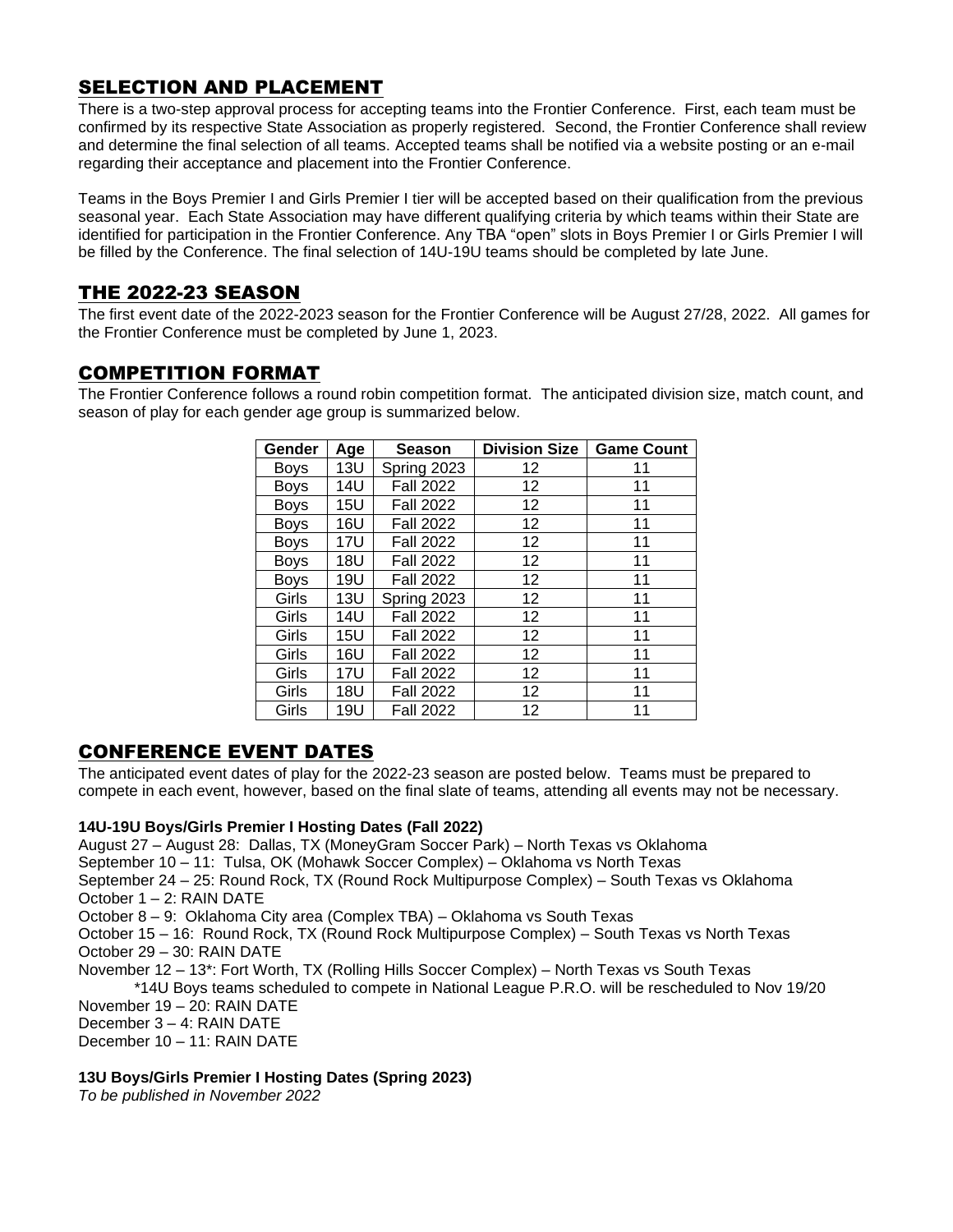#### GENERAL SCHEDULING INFORMATION

Conference schedules will be developed by the League Manager, who will have sole discretion of game schedules. The anticipated release of schedules will be in Mid-Late July for the 14U-19U age groups, and late-December for the 13U age group.

A coach of multiple teams within the Frontier Conference will be given scheduling considerations so he/she can be present for their team's games, however coach conflict resolution IS NOT guaranteed. Clubs are strongly encouraged to have a 2<sup>nd</sup> coach that can step in should a conflict exists. Any reschedules will be done in accordance with the Conference Operating Procedures. Schedule requests for individual teams will NOT be considered.

Teams participating in the Frontier Conference must be available to play on the published conference dates, which includes rain dates. By submitting your team application, your team is committing to play on the published dates for the conference.

### REFEREES

Frontier Conference games will use a 3-man referee system. The amount and form of payment to referees in the Frontier Conference will be in accordance with the Conference Operating Procedures.

### TEAM ROSTERS

Teams may utilize 30 players during the course of a season in accordance with the National League Rules. A maximum 22-player Team Roster with additional use of club pass players shall be utilized in all age groups. Club Pass players may only come from within a team's club, provided that the player is a US Youth Soccer member.

### RULES AND INFORMATION

Rules and additional information may be found on the Frontier Conference website: <https://www.usysnationalleague.com/frontier-conference/>

### COACHING EDUCATION REQUIREMENTS

Coaches of teams within the Frontier Conference should have obtained a US Soccer National D License or the United Soccer Coaches equivalent (National Diploma) level of coaching education.

# PERMISSION TO TRAVEL

Teams are not required to complete Permission to Travel permits/forms for games played outside of their State Association as permission is automatically granted by State Association approval of the team for Frontier Conference play.

# HOTEL ACCOMMODATIONS \*\*Hotel Partner for 2022-23\*\*

The Frontier Conference has partnered with Traveling Teams, Inc (TTI) for the 2022-23 seasonal year to provide hotel accommodation support for teams at Frontier Conference scheduled events. Through this partnership, Premier I teams can reserve and manage their hotel needs for these events. Additionally, this partnership protects teams when it comes to hotel refunds should a Frontier Conference event be postponed or cancelled (due to weather or other). Use of Traveling Teams is *required* for all teams participating in Frontier Conference events who need hotel accommodations. A hotel list will be published **HERE** once Traveling Teams confirms hotels.

# QUALIFICATION TO NATIONAL LEAGUE P.R.O.

The top 2 teams in the Premier I tier of each 13U-17U gender age group and top team of the 18U gender age group in the Frontier Conference will automatically qualify for the 2023-24 National League P.R.O. competition. To retain their eligibility for National League P.R.O., the team must also participate in the Frontier Conference the same seasonal year as their participation in National League P.R.O.